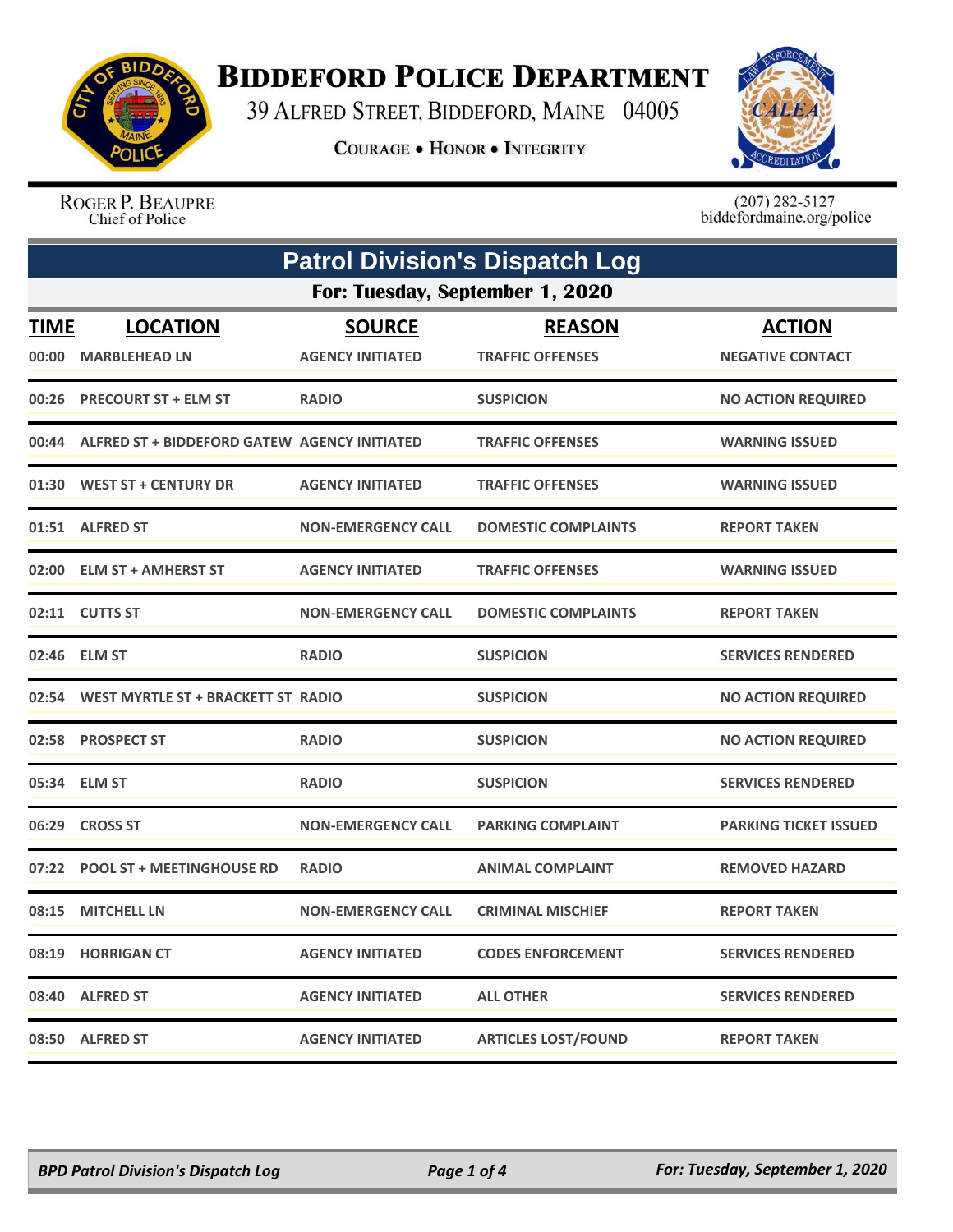| <b>TIME</b> | <b>LOCATION</b> | <b>SOURCE</b> | <b>REASON</b> | <b>ACTION</b> |
|-------------|-----------------|---------------|---------------|---------------|
|             |                 |               |               |               |

**08:54 ALFRED ST NON-EMERGENCY CALL DISTURBANCE / NOISE SUMMONS ISSUED OFFENDER: DONNA MARIE MORIN ............... AGE: 47 ............... RESIDENT OF: BIDDEFORD, ME**

| 09:39 STATE ST                                        | <b>E-911 CALL</b>         | <b>DOMESTIC COMPLAINTS</b>                                                  | <b>REPORT TAKEN</b>          |  |  |
|-------------------------------------------------------|---------------------------|-----------------------------------------------------------------------------|------------------------------|--|--|
| 09:46 BIRCH ST                                        | <b>AGENCY INITIATED</b>   | <b>ROAD HAZARD</b>                                                          | <b>REFERRED OTHER AGENCY</b> |  |  |
| 09:54 POOL ST + MADDOX POND RD                        | <b>NON-EMERGENCY CALL</b> | <b>SUSPICION</b>                                                            | <b>REPORT TAKEN</b>          |  |  |
| 10:04 BEACON AVE + MAY ST                             | <b>NON-EMERGENCY CALL</b> | <b>ANIMAL COMPLAINT</b>                                                     | <b>SERVICES RENDERED</b>     |  |  |
| 10:10 SOUTH ST + ELM ST                               | <b>AGENCY INITIATED</b>   | <b>TRAFFIC OFFENSES</b>                                                     | <b>VEHICLE TOWED</b>         |  |  |
| 10:27 ALFRED ST + MEDICAL CENTER D NON-EMERGENCY CALL |                           | <b>DISTURBANCE / NOISE</b>                                                  | <b>SERVICES RENDERED</b>     |  |  |
| 10:41 POOL ST                                         | <b>WALK-IN AT STATION</b> | <b>BURGLARY OF A MOTOR VEHICLE</b>                                          | <b>REPORT TAKEN</b>          |  |  |
| 10:52 HIGH ST                                         | <b>WALK-IN AT STATION</b> | <b>DOMESTIC COMPLAINTS</b>                                                  | <b>SERVICES RENDERED</b>     |  |  |
| <b>10:59 MAIN ST</b>                                  | <b>NON-EMERGENCY CALL</b> | <b>SUSPICION</b>                                                            | <b>NO VIOLATION</b>          |  |  |
| 11:15 BARRA RD                                        | <b>NON-EMERGENCY CALL</b> | <b>THEFT</b>                                                                | <b>REPORT TAKEN</b>          |  |  |
| 11:25 ALFRED ST                                       | <b>WALK-IN AT STATION</b> | <b>PAPERWORK</b>                                                            | <b>PAPERWORK SERVED</b>      |  |  |
| 11:43 WENTWORTH ST                                    | <b>NON-EMERGENCY CALL</b> | <b>FRAUD / SCAM</b>                                                         | <b>REPORT TAKEN</b>          |  |  |
| 12:02 ALFRED ST                                       | <b>WALK-IN AT STATION</b> | <b>PAPERWORK</b>                                                            | <b>SERVICES RENDERED</b>     |  |  |
| <b>12:13 MAIN ST</b>                                  | <b>RADIO</b>              | PUBLIC URINATION OR DEFECATIO SUMMONS ISSUED                                |                              |  |  |
|                                                       |                           | OFFENDER: CHRISTOPHER RANDALL SAUNDERS  AGE: 42  RESIDENT OF: BIDDEFORD, ME |                              |  |  |
| <b>CHARGE: PUBLIC URINATION OR DEFECATION</b>         |                           |                                                                             |                              |  |  |
| 12:43 MASON ST                                        | <b>AGENCY INITIATED</b>   | <b>PARKING COMPLAINT</b>                                                    | <b>SERVICES RENDERED</b>     |  |  |
| 12:46 MAIN ST                                         | <b>NON-EMERGENCY CALL</b> | <b>FUEL SPILL / FUEL ODOR</b>                                               | <b>REMOVED HAZARD</b>        |  |  |
| <b>12:52 PIKE ST</b>                                  | <b>NON-EMERGENCY CALL</b> | <b>FRAUD / SCAM</b>                                                         | <b>SERVICES RENDERED</b>     |  |  |
| 13:13 ALFRED ST                                       | <b>E-911 CALL</b>         | 911 MISUSE                                                                  | <b>SERVICES RENDERED</b>     |  |  |
| 14:03 BACON ST + FOAV CT                              | <b>E-911 CALL</b>         | 911 MISUSE                                                                  | <b>SERVICES RENDERED</b>     |  |  |
| 14:08 BACON ST                                        | <b>E-911 CALL</b>         | <b>DOMESTIC COMPLAINTS</b>                                                  | <b>REPORT TAKEN</b>          |  |  |
| 14:12 CENTER ST                                       | <b>NON-EMERGENCY CALL</b> | <b>PARKING COMPLAINT</b>                                                    | <b>SERVICES RENDERED</b>     |  |  |
| 14:54 SUMMER ST                                       | <b>NON-EMERGENCY CALL</b> | ATTEMPTED/THREATENED SUICIDE SERVICES RENDERED                              |                              |  |  |
|                                                       |                           |                                                                             |                              |  |  |

*BPD Patrol Division's Dispatch Log Page 2 of 4 For: Tuesday, September 1, 2020*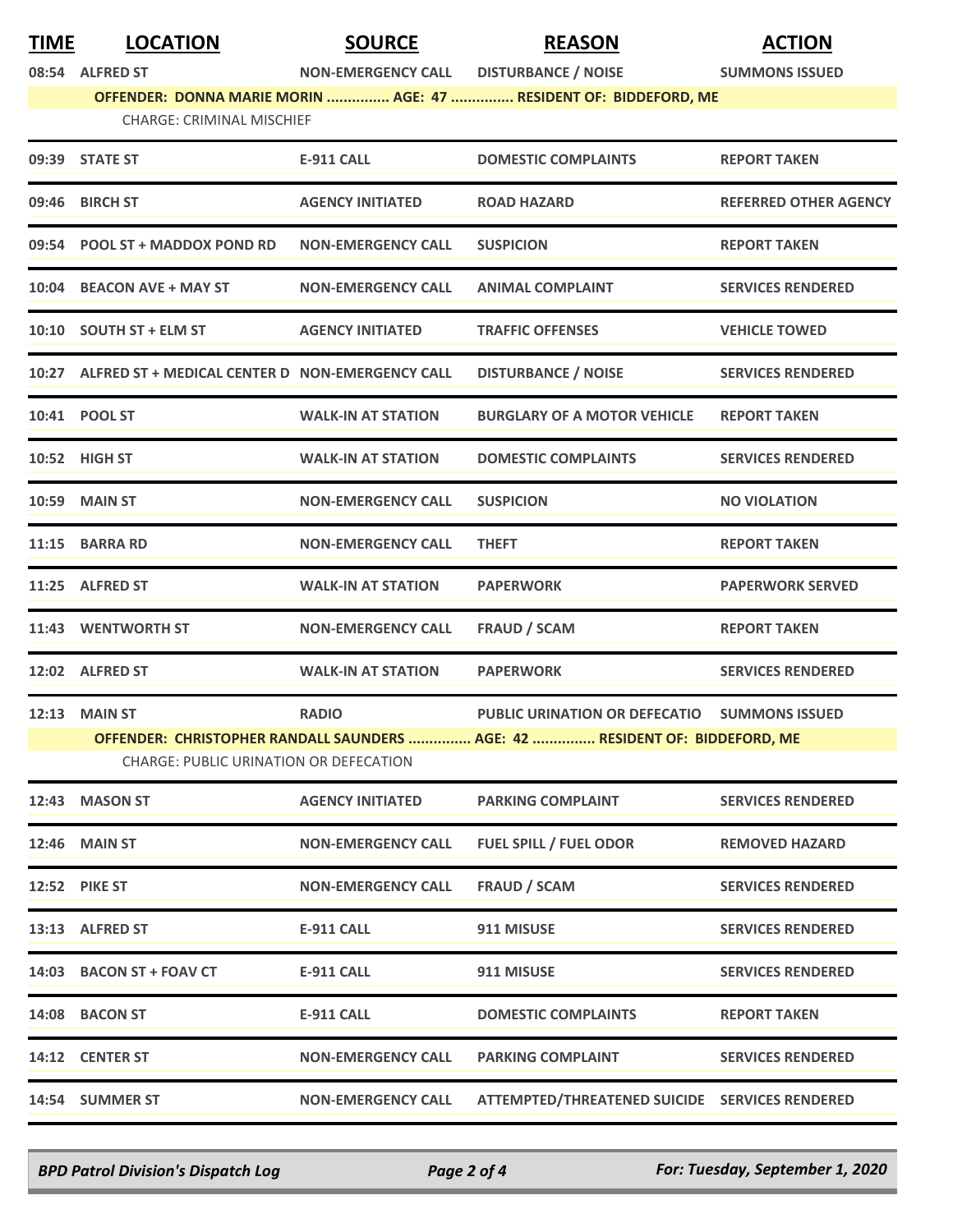| <b>TIME</b><br><b>LOCATION</b><br>15:17 WESTERN AVE                                                                                                                        | <b>SOURCE</b><br><b>WALK-IN AT STATION</b> | <b>REASON</b><br><b>PAPERWORK</b>                                                       | <b>ACTION</b><br><b>SERVICES RENDERED</b>                                                                                                                                                                                                                                                                  |  |
|----------------------------------------------------------------------------------------------------------------------------------------------------------------------------|--------------------------------------------|-----------------------------------------------------------------------------------------|------------------------------------------------------------------------------------------------------------------------------------------------------------------------------------------------------------------------------------------------------------------------------------------------------------|--|
| 16:17 ELM ST                                                                                                                                                               |                                            |                                                                                         | <b>SUMMONS ISSUED</b>                                                                                                                                                                                                                                                                                      |  |
|                                                                                                                                                                            |                                            |                                                                                         |                                                                                                                                                                                                                                                                                                            |  |
|                                                                                                                                                                            |                                            |                                                                                         | <b>SUMMONS ISSUED</b>                                                                                                                                                                                                                                                                                      |  |
|                                                                                                                                                                            |                                            |                                                                                         |                                                                                                                                                                                                                                                                                                            |  |
| 17:05 WOODLAND DR                                                                                                                                                          | <b>NON-EMERGENCY CALL</b>                  | <b>MISSING PERSON</b>                                                                   | <b>SERVICES RENDERED</b>                                                                                                                                                                                                                                                                                   |  |
| 17:15 ALFRED ST                                                                                                                                                            | <b>NON-EMERGENCY CALL</b>                  | <b>POLICE INFORMATION</b>                                                               | <b>SERVICES RENDERED</b>                                                                                                                                                                                                                                                                                   |  |
| 17:51 WESTFIELD ST                                                                                                                                                         | E-911 CALL                                 | <b>DOMESTIC COMPLAINTS</b>                                                              | <b>REPORT TAKEN</b>                                                                                                                                                                                                                                                                                        |  |
| 17:52 NEW COUNTY RD                                                                                                                                                        | <b>NON-EMERGENCY CALL</b>                  | <b>ALL OTHER</b>                                                                        | <b>SERVICES RENDERED</b>                                                                                                                                                                                                                                                                                   |  |
| <b>18:01 MAIN ST</b>                                                                                                                                                       | <b>NON-EMERGENCY CALL</b>                  | <b>ASSIST OTHER AGENCY</b>                                                              | <b>REFERRED OTHER AGENCY</b>                                                                                                                                                                                                                                                                               |  |
| 18:36 WEST ST                                                                                                                                                              | <b>NON-EMERGENCY CALL</b>                  | <b>FRAUD / SCAM</b>                                                                     | <b>SERVICES RENDERED</b>                                                                                                                                                                                                                                                                                   |  |
| 18:38 HARVARD ST                                                                                                                                                           | <b>WALK-IN AT STATION</b>                  | <b>CIVIL COMPLAINT</b>                                                                  | <b>SERVICES RENDERED</b>                                                                                                                                                                                                                                                                                   |  |
| 19:03 WEST ST + MARION AVE                                                                                                                                                 | E-911 CALL                                 | 911 MISUSE                                                                              | <b>WARNING ISSUED</b>                                                                                                                                                                                                                                                                                      |  |
| 19:59 ALFRED ST                                                                                                                                                            | <b>NON-EMERGENCY CALL</b>                  | <b>CHECK WELFARE</b>                                                                    | <b>UNFOUNDED</b>                                                                                                                                                                                                                                                                                           |  |
| 20:07 ELM ST                                                                                                                                                               | E-911 CALL                                 |                                                                                         | <b>SUMMONS ISSUED</b>                                                                                                                                                                                                                                                                                      |  |
| OFFENDER: HARLAND F POYNTER  AGE: 66  RESIDENT OF: ARUNDEL, ME<br>CHARGE: THEFT BY UNAUTHORIZED TAKING OR TRANSFER - SHOPLIFTING<br>CHARGE: VIOLATING CONDITION OF RELEASE |                                            |                                                                                         |                                                                                                                                                                                                                                                                                                            |  |
| 20:13 ALFRED ST                                                                                                                                                            | <b>WALK-IN AT STATION</b>                  | <b>ARTICLES LOST/FOUND</b>                                                              | <b>REPORT TAKEN</b>                                                                                                                                                                                                                                                                                        |  |
| 20:14 HARRISON AVE                                                                                                                                                         | <b>NON-EMERGENCY CALL</b>                  | <b>SUSPICION</b>                                                                        | <b>NO VIOLATION</b>                                                                                                                                                                                                                                                                                        |  |
| 20:30 DEARBORN AVE                                                                                                                                                         | E-911 CALL                                 | <b>JUVENILE OFFENSES</b>                                                                | <b>NO VIOLATION</b>                                                                                                                                                                                                                                                                                        |  |
| 21:42 ELM ST + PINE ST                                                                                                                                                     | <b>NON-EMERGENCY CALL</b>                  | <b>ASSIST OTHER AGENCY</b>                                                              | <b>NEGATIVE CONTACT</b>                                                                                                                                                                                                                                                                                    |  |
| 21:46 MARINER WAY + ALFRED ST                                                                                                                                              | <b>AGENCY INITIATED</b>                    | <b>TRAFFIC OFFENSES</b>                                                                 | <b>WARNING ISSUED</b>                                                                                                                                                                                                                                                                                      |  |
| 21:49 AMHERST ST                                                                                                                                                           | <b>NON-EMERGENCY CALL</b>                  |                                                                                         |                                                                                                                                                                                                                                                                                                            |  |
| 21:50 PENNY AVE                                                                                                                                                            | <b>NON-EMERGENCY CALL</b>                  | <b>SUSPICION</b>                                                                        | <b>REPORT TAKEN</b>                                                                                                                                                                                                                                                                                        |  |
| 22:13 ALFRED ST + ELM ST                                                                                                                                                   | <b>AGENCY INITIATED</b>                    | <b>TRAFFIC OFFENSES</b>                                                                 | <b>WARNING ISSUED</b>                                                                                                                                                                                                                                                                                      |  |
|                                                                                                                                                                            |                                            | CHARGE: PERMIT ATTACHMENT OF FALSE PLATES<br><b>CHARGE: FAILURE TO REGISTER VEHICLE</b> | AGENCY INITIATED TRAFFIC OFFENSES<br>OFFENDER: ETHAN P CANNIFF  AGE: 24  RESIDENT OF: BIDDEFORD, ME<br>16:45 MAIN ST + PARKVIEW CT AGENCY INITIATED TRAFFIC OFFENSES<br>OFFENDER: ABBAS ABDULSALAM  AGE: 20  RESIDENT OF: BIDDEFORD, ME<br><b>SHOPLIFTING</b><br>ATTEMPTED/THREATENED SUICIDE REPORT TAKEN |  |